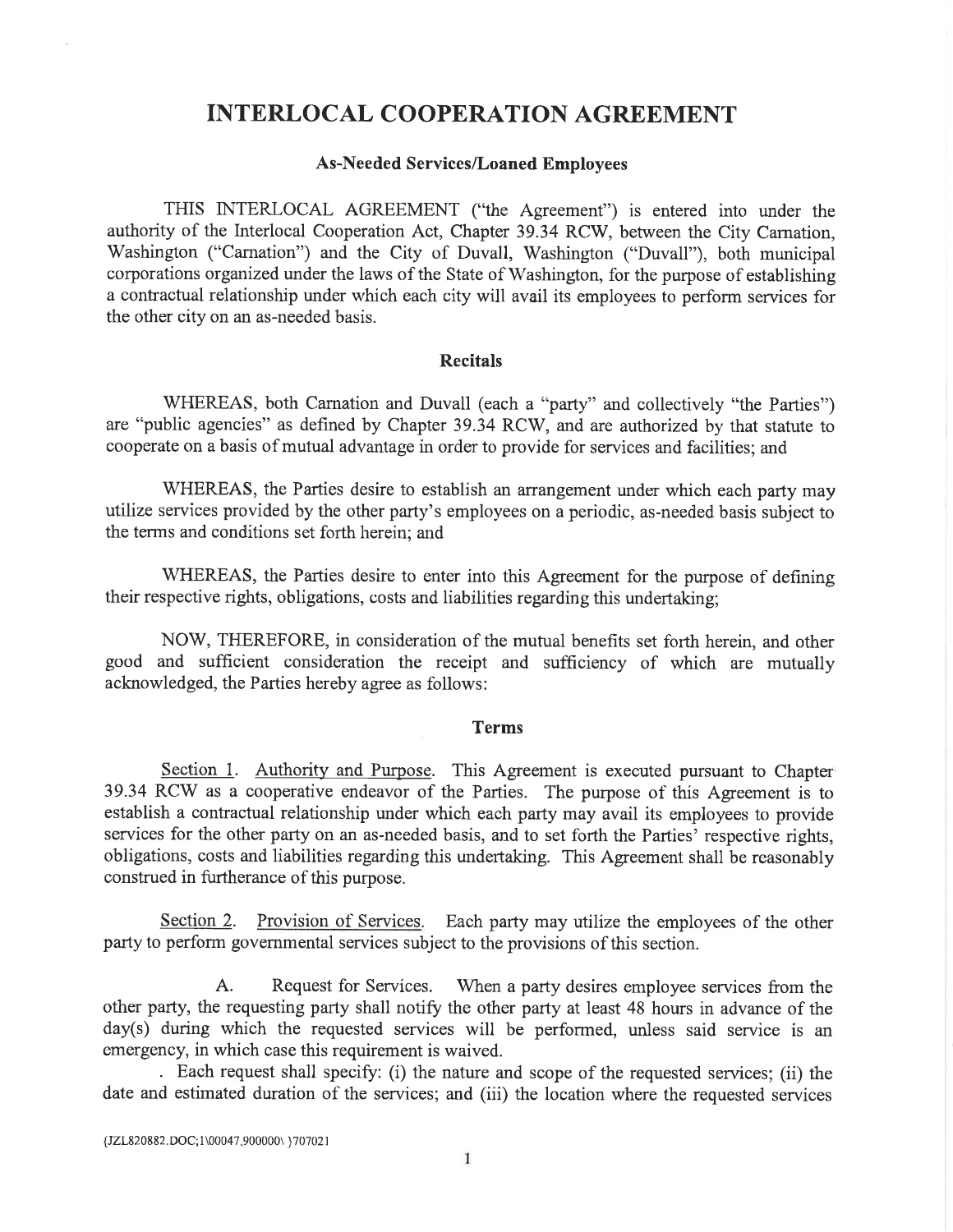will be performed. Requests may be communicated by telephone, U.S. Mail, electronic mail or facsimile.

B. Approval or Denial of Request. Upon receiving a request pursuant to Section 2(A), a party shall respond to the requesting party by either approving or denying the request. Responses may be communicated by telephone, U.S. Mail, electronic mail or facsimile.

C. Prioritization of Employee Time. The approval of a request for employee services pursuant to this section shall be subject to availability as determined in the sole discretion of the party receiving the request. It is expressly understood that each party's need for the services and time of its own employees shall take precedence over a request from the other party in the event of a conflict. Nothing herein shall be construed as requiring the approval of any request.

D. Performance of Services. Each employee performing services under this Agreement shall follow the reasonable directives of the requesting party, as defined by the mutually accepted scope pursuant to Section 2(A), and shall comply with all applicable laws, regulations, ordinances, codes and policies throughout the duration of such performance.

E. In addition to any requirements set forth herein and/or in any applicable laws, regulations, ordinances, codes or policies, the following provisions shall apply to the services performed by each employee utilized under this Agreement:

(1) 'Work Hours. The employee shall perform such services exclusively during regular business hours (8:00 a.m. through 5:00 p.m.), exclusive of travel time, unless expressly authorized by the requesting party.

(2) Office Space. For the purpose of providing services at the City Hall of the requesting party, the requesting party shall provide a temporary office workstation for the employee's reasonable use.

(3) Vehicle Use. The employee shall use his/her vehicle or the vehicle of his/her employer for purposes of necessary travel pursuant to this Agreement. The employee shall maintain a valid Washington State driver's license at all times relevant to this Agreement.

(4) Tools and Equipment. Except as otherwise specified in this Agreement or directed by the requesting party, the employee shall utilize his/her own tools and equipment for purposes of providing services hereunder.

F. Law Enforcement Personnel Excluded. This Agreement shall not cover employees engaged in law enforcement, the services for which are governed by a separate agreement between the Parties.

Section 3. Payment. Services provided under this Agreement shall be compensated at the rates and in the manner set forth in this section.